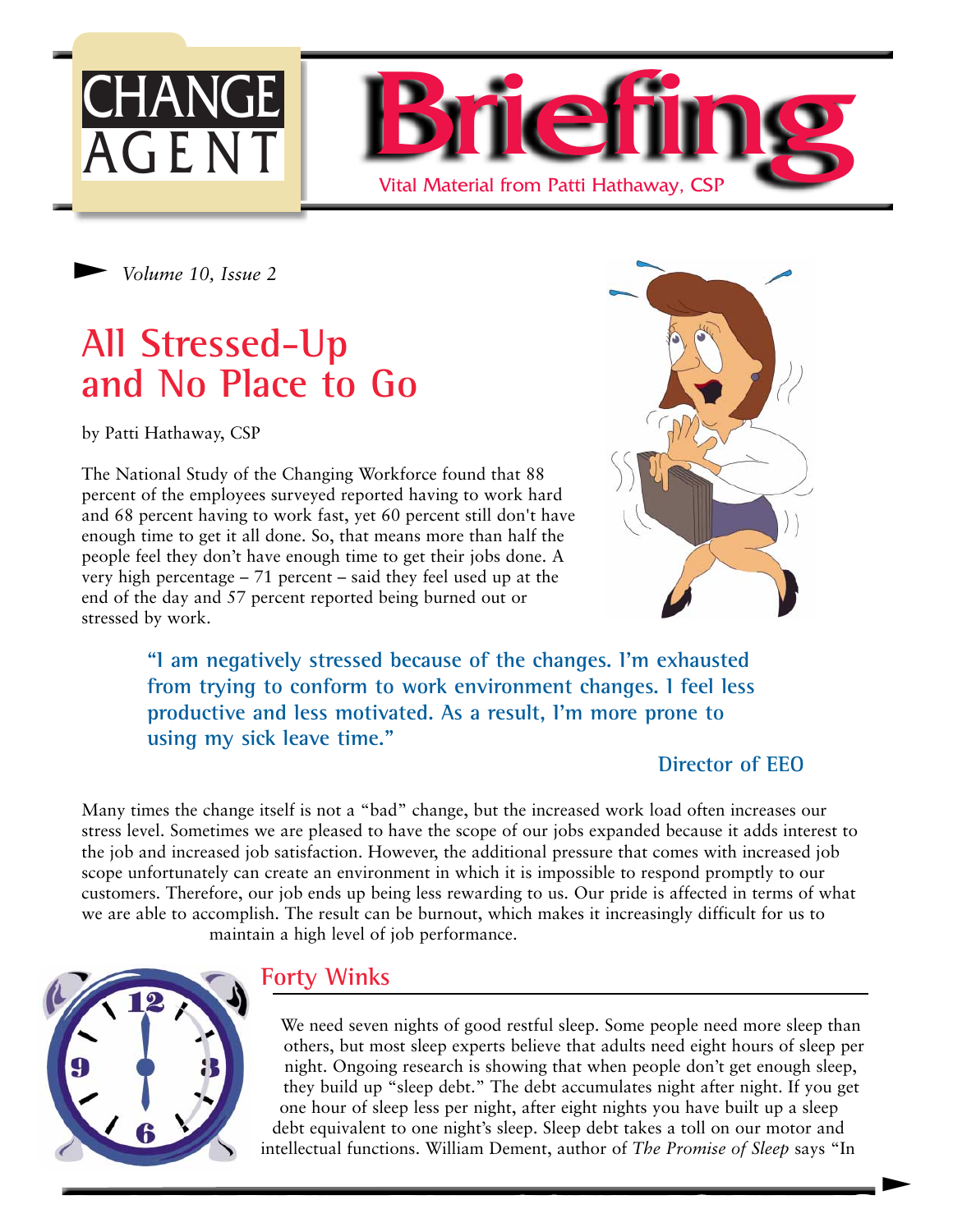the simplest of terms, a large sleep debt makes you stupid." It takes a toll on us in terms of work errors and can make us emotionally distant from our co-workers, friends, and family.

The University of Chicago studied young men who slept only four hours per night for six nights and found that sleep deprivation adversely affected their metabolism and hormone functions. The effects resembled those normally found in the aging process. Researchers believe that the effects of sleep deprivation might possibly increase the severity of chronic disorders as people age.

Another interesting point about sleep is that our body needs a regular sleep-wake routine. For those of us with daytime working hours, most of us go to bed at a certain time and we get up at a certain time. On the weekends, however, we tend to go to bed later and sleep in. Here's the problem – if we sleep more than one hour beyond our normal waking time, we will be tired. It then takes our body forty-eight hours to recover from sleeping late. Let's say you normally wake up at 6:30 a.m.. However, on Saturday, you get up after 7:45 a.m. Because you slept in that extra hour plus, it will take your body literally two days or 48 hours to recover. You will feel tired. We often refer to Mondays as "Blue Monday." Perhaps that is in part due to the fact that we are still recovering from "sleeping in."

Sleep experts suggest you should get up within an hour of your normal waking period even if you go to bed later than usual. To make up for those later nights, consider taking a twenty-minute nap in the afternoon. To make up your sleep debt, it is best to go to bed earlier than to sleep later. Aside from the physical benefits from your sleep routine, imagine how much you can enjoy the quiet time in your house with no one awake. Forty winks can make a big difference.

## **Waking Up**

Think about how you wake up in the morning. Many of us wake up to an alarm clock. By virtue of the name, what does "alarm" say to us? Danger! We rise in the morning to a danger signal. We get out of bed, running around like a mad person. We yank the kids out of bed, shove a pastry at them. Oops! We forgot their lunch so we throw them some money. While they are running out the house, we yell "Have a good day!" We rush to work. When we arrive and we think, "Okay, I made it!" But in what condition? Some of us are stressed out before we even get to work.

Experts believe that the first 15 minutes of your waking time set the tone for the rest of the day. During the first fifteen minutes you are awake, your subconscious mind is at work because you not totally conscious at this



point. Some of us are completely stressed out in the first fifteen minutes we are awake.

What are you listening to or watching when you get up? Do you watch the news? Why do we listen to the news? It's rarely positive and won't help you focus on the good things in life. Why do we listen to the traffic report when we're already stuck in traffic? It's too late. If we're going to get into a major traffic snarl, it's not like we're going to get to work on time by listening to the news at that point. Why not listen to beautiful and uplifting music or your favorite speaker or comedian?

Next issue will discuss some additional stress management tips. For more details on managing your stress, read Patti's book, *[Untying the 'Nots' of Change Before You're Fit to be Tied.](https://www118.rapidsite.net/part88/hathaway-shop/orderfmsite.htm)*